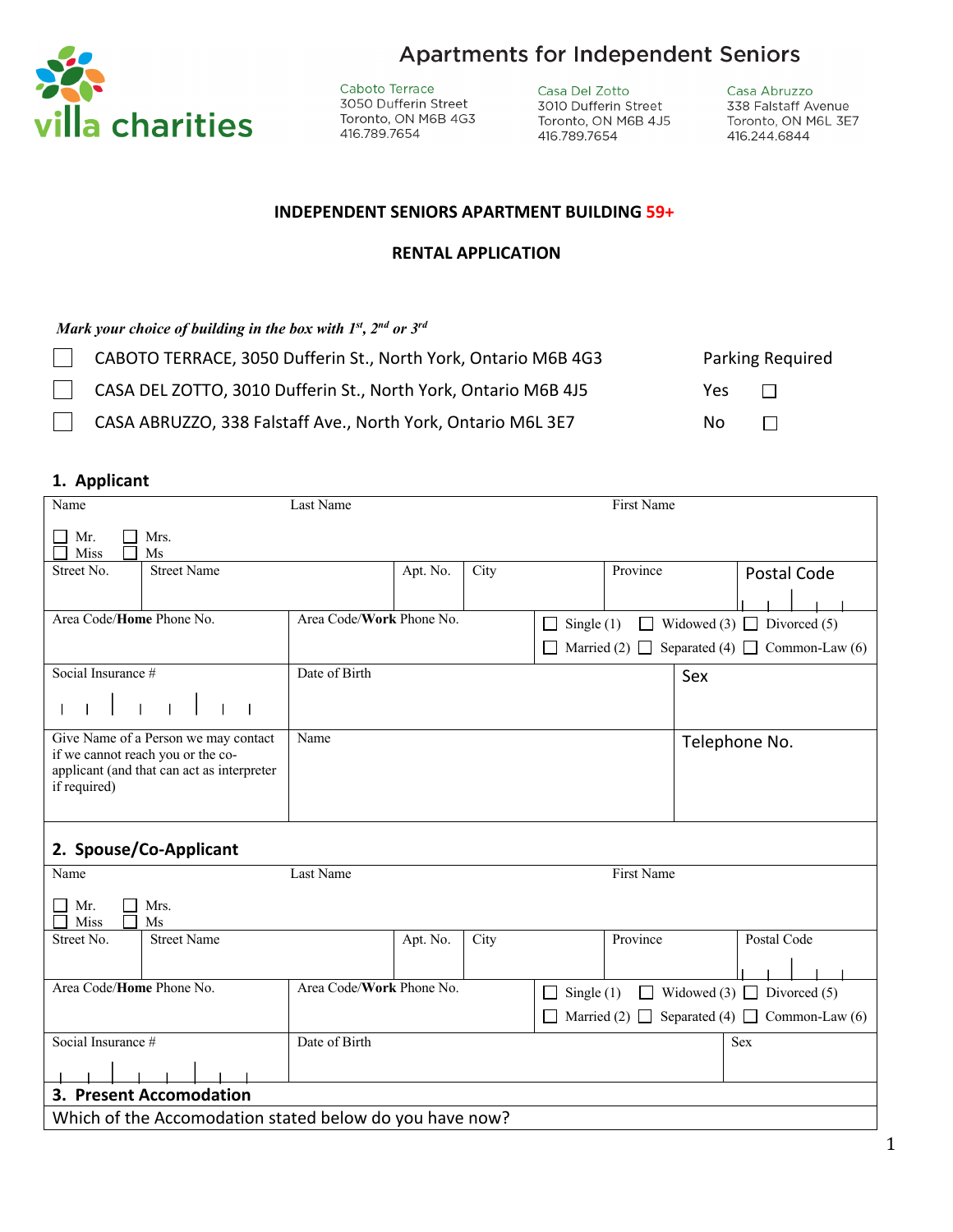| Condo (2) $\Box$ Apartment (3)<br>Room(1)                                    | $\Box$ Other (O) Explain<br>$\Box$ House (4) $\Box$<br>Staying with Friends<br>or Relatives $(5)$ |                     |
|------------------------------------------------------------------------------|---------------------------------------------------------------------------------------------------|---------------------|
| Are you or any person who lives with you:                                    | If yes,<br>Do you have a lease?                                                                   | If yes, Expiry Date |
| Wheelchair $\Box$ Hearing<br>Visually $\Box$<br>Impaired<br>User<br>Impaired | $\Box$ Monthly $\Box$ Yearly<br>Yes $\Box$ No                                                     | $\frac{M}{I}$       |
| Present Landlord's Name                                                      | Address                                                                                           | Telephone No        |
| How long have you lived at present address                                   | Month(s)<br>Year(s)                                                                               |                     |

## **Note: Average wait times up to 1 year for 1 Bedroom and up to 2 years for 2 Bedroom.**

**Note: Bene i tempi di attesa medi 1 anni per 1 camera da letto e 2 anni per 2 camera da letto).**

## **4. Statement of Gross Monthly Income and Assets Please attach your recent Income Tax Notice of Assessment and proof of household income.**

**Note:** *Your application will be returned to you if a copy of your recent Income Tax Notice of Assessment is not attached.*

| List all Monthly Income and Assets for you and all other persons who will live with you in the Rental Unit.                                                                                                                         |           |  |              |                       |                     |
|-------------------------------------------------------------------------------------------------------------------------------------------------------------------------------------------------------------------------------------|-----------|--|--------------|-----------------------|---------------------|
| <b>Income Source</b>                                                                                                                                                                                                                | Applicant |  | Co-Applicant | <b>Assets Source</b>  | <b>Assets Value</b> |
| Employment<br>(from all Sources)                                                                                                                                                                                                    |           |  |              | <b>Bank Account 1</b> |                     |
| Canada Pension                                                                                                                                                                                                                      |           |  |              | Bank Account 2        |                     |
| Family Benefits                                                                                                                                                                                                                     |           |  |              | <b>Bonds</b>          |                     |
| Old Age Security                                                                                                                                                                                                                    |           |  |              | Securities/Stocks     |                     |
| Supplements                                                                                                                                                                                                                         |           |  |              | Mortgages held        |                     |
| Foreign Pension                                                                                                                                                                                                                     |           |  |              | Interest              |                     |
| Worker's Compensation                                                                                                                                                                                                               |           |  |              | Other Assets          |                     |
| General Welfare                                                                                                                                                                                                                     |           |  |              |                       |                     |
| Unemployment<br>Insurance                                                                                                                                                                                                           |           |  |              |                       |                     |
| Other Income                                                                                                                                                                                                                        |           |  |              |                       |                     |
| <b>Total Incomes</b>                                                                                                                                                                                                                | \$        |  | \$           | <b>Total Assets</b>   |                     |
| Do you or other persons who will live<br>If Yes, please advise what type (i.e. winterized home, cottage or land) and give Address/Location and<br>with you own property now?<br>approximate value.<br>No<br>Yes<br>$\Box$<br>$\Box$ |           |  |              |                       |                     |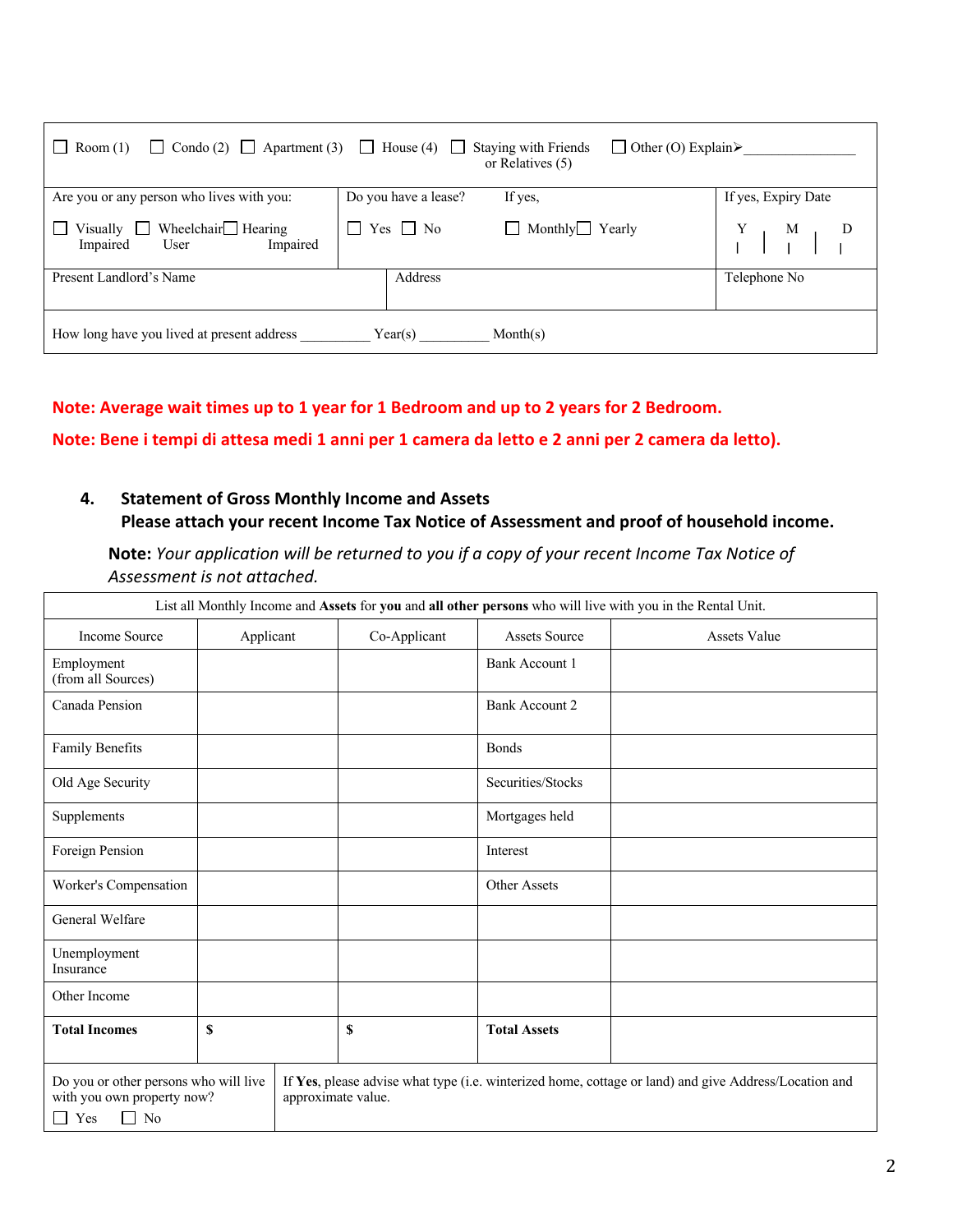**Subject to the other terms of this Application, the above information is strictly confidential and will not be released by us except where such information is to be relied upon by us in any legal proceedings or must otherwise be produced in accordance with relevant law.**

## **APPLICANT'S ACKNOWLEDGEMENT**

The undersigned acknowledges that I.C.B.S.A.C. – C.A.B.C. is not a nursing home and that to be accepted as a tenant and to remain a tenant the undersigned must be able to either: (i) manage on her/his own and be in good health or (ii) make arrangements satisfactory to I.C.B.S.A.C. – C.A.B.C. to receive all appropriate support services from a service agency in the community. Tenants are responsible to care for their personal needs and if the time should come that any resident: (i) is not able to care for her/his personal needs, or (ii) has not made arrangements satisfactory to I.C.B.S.A.C. – C.A.B.C. to receive all appropriate support services from a service agency in the community, then it shall be necessary for such resident to find accommodation elsewhere and vacate the premises.

## **INFORMATION CONSENT**

The undersigned consents to I.C.B.S.A.C. – C.A.B.C. obtaining such information as may be deemed necessary at any time in connection with the undersigned in respect of her/his application for the above premises being applied for herein and for any renewal or extension thereof. The undersigned also consents to the disclosure of any information concerning the undersigned and the sharing or exchange of information concerning the undersigned, with and to: (i) any credit reporting agency or to any person to whom the undersigned has or proposed to have financial relations and to I.C.B.S.A.C. – C.A.B.C. obtaining a credit report concerning the undersigned and/or (ii) any physician or other health care professional. The undersigned agrees to provide to I.C.B.S.A.C. – C.A.B.C. satisfactory evidence of age, health, income and Canadian Residency. The undersigned further agrees to submit to I.C.B.S.A.C. – C.A.B.C. forthwith, a **certificate of health** executed by his/her **doctor** in the form required by I.C.B.S.A.C. – C.A.B.C.

#### **Attached (following page)**

DATED AT CITY OF TORONTO this \_\_\_\_\_\_\_\_\_\_\_\_\_\_\_\_\_\_\_\_ day of \_\_\_\_\_\_\_\_\_\_\_\_\_\_\_\_\_\_\_\_\_\_\_\_ 20\_\_\_\_\_

| Witness: | Applicant:    |
|----------|---------------|
| Witness: | Co-Applicant: |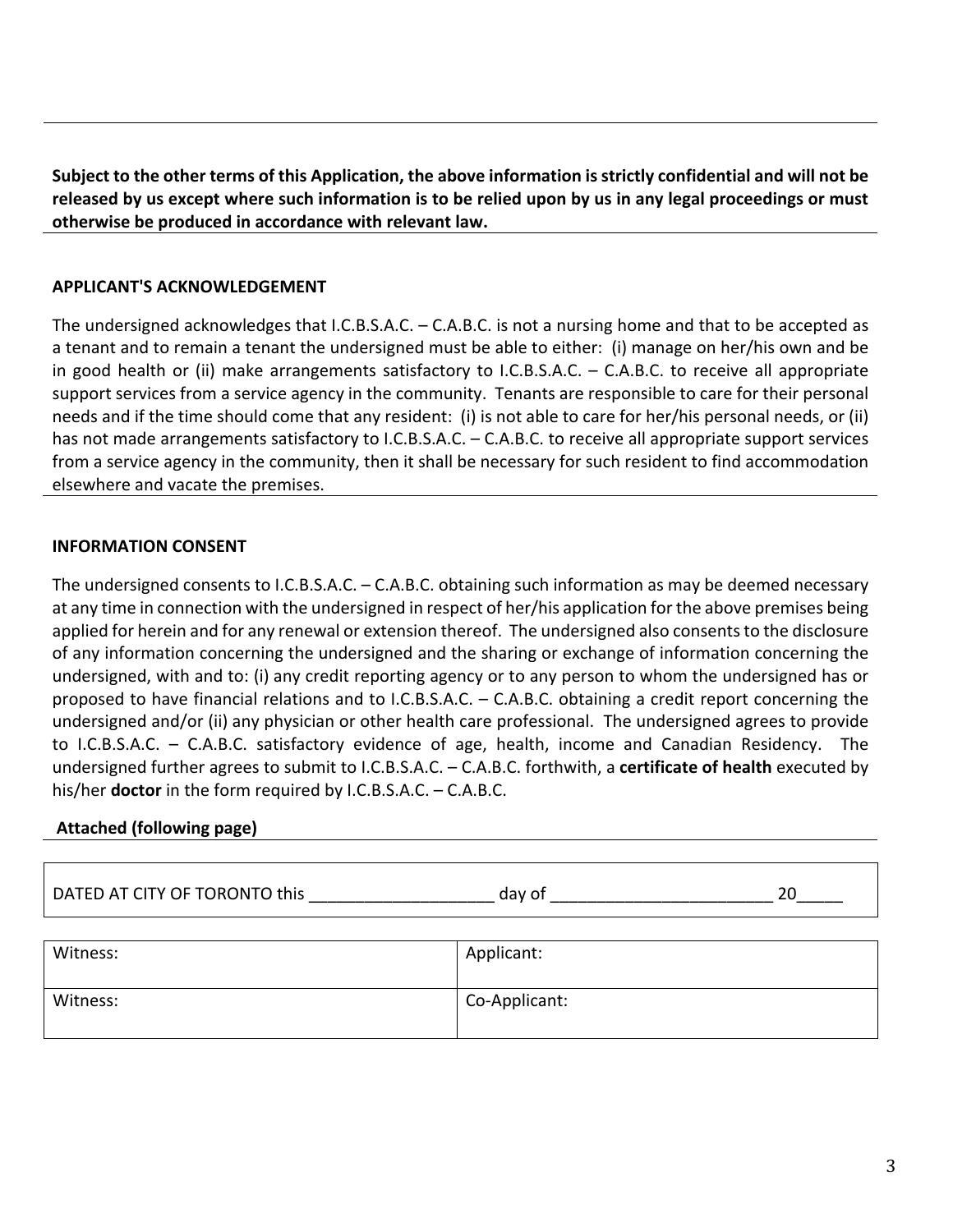## **5. To Be Completed by the Physician** (Please print): **Medical Report**

## Applicant's Name Date of Birth

Your patient is applying in one of the residential buildings managed by Villa Charities Inc.: Caboto Terrace, Casa Del Zotto, or Casa Abruzzo. The information you provide below will assist in assessing your patient's housing unit. It is essential that you are as specific as possible in your evaluation so that we can make a decision as to whether our accommodation meets your patient's current needs. Thank you for your assistance.

Diagnosis and Prognosis

How are the above health problems aggravated by your patient's present accommodation?

In your opinion, why will your patient's medical status be improved by alternate accommodation?

Will your patient need any special structures, (i.e., elevator, grab bars, wheelchair access)?

I can verify that he/she/they is/are able to carry out the following essential activities of day-to-day living either independently or with some assistance:

| <b>Essential Day-to-Day Activities:</b> | Independently | With   |
|-----------------------------------------|---------------|--------|
| Assistance                              |               |        |
|                                         |               |        |
| Dressing/bathing                        | $\Box$        | П      |
| Preparing meals                         | $\Box$        | $\Box$ |
|                                         |               |        |
| Taking medication                       | $\Box$        | П      |
| Doing Laundry                           | $\Box$        | П      |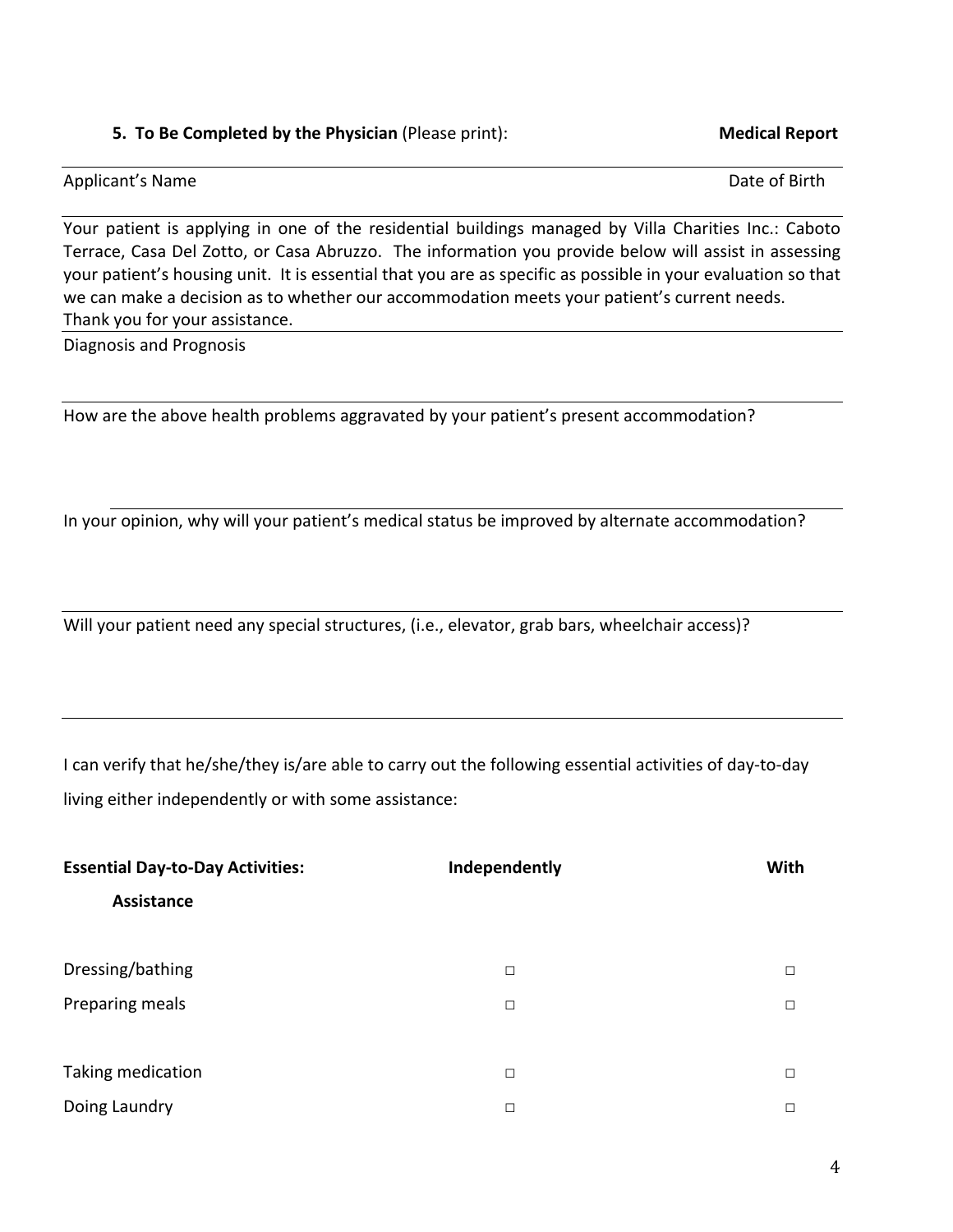| Shopping for basic needs, food, clothing, etc. | □      |   |
|------------------------------------------------|--------|---|
| <b>Tenant Obligations:</b>                     |        |   |
| Comprehending the obligations of the lease     | П      | П |
| Cleaning the unit: removing garbage            | □      | □ |
| Operating the stove safely                     | $\Box$ | □ |
| Paying monthly rent on time                    | $\Box$ | П |
| Maintaining reasonably quiet in the unit       | □      | Г |

## **Physician's Certification:**

I certify that this information represents my best judgment and is accurate to the best of my knowledge.

| Signature | Date | Physician's Name | Telephone Number |
|-----------|------|------------------|------------------|
|           |      |                  |                  |

#### **Release from Patient**

 I hereby authorize and direct you to release any medical information pertaining to my health as and when requested to: Caboto Terrace/Casa Del Zotto/Casa Abruzzo.

| Patient's Signature | Date |
|---------------------|------|
|---------------------|------|

**\_\_\_\_\_\_\_\_\_\_\_\_\_\_\_\_\_\_\_\_\_\_\_\_\_\_\_\_\_\_\_\_\_\_\_\_\_\_\_\_\_**

**Notification: (Pursuant to the Freedom of Information and Privacy Act, 1987)**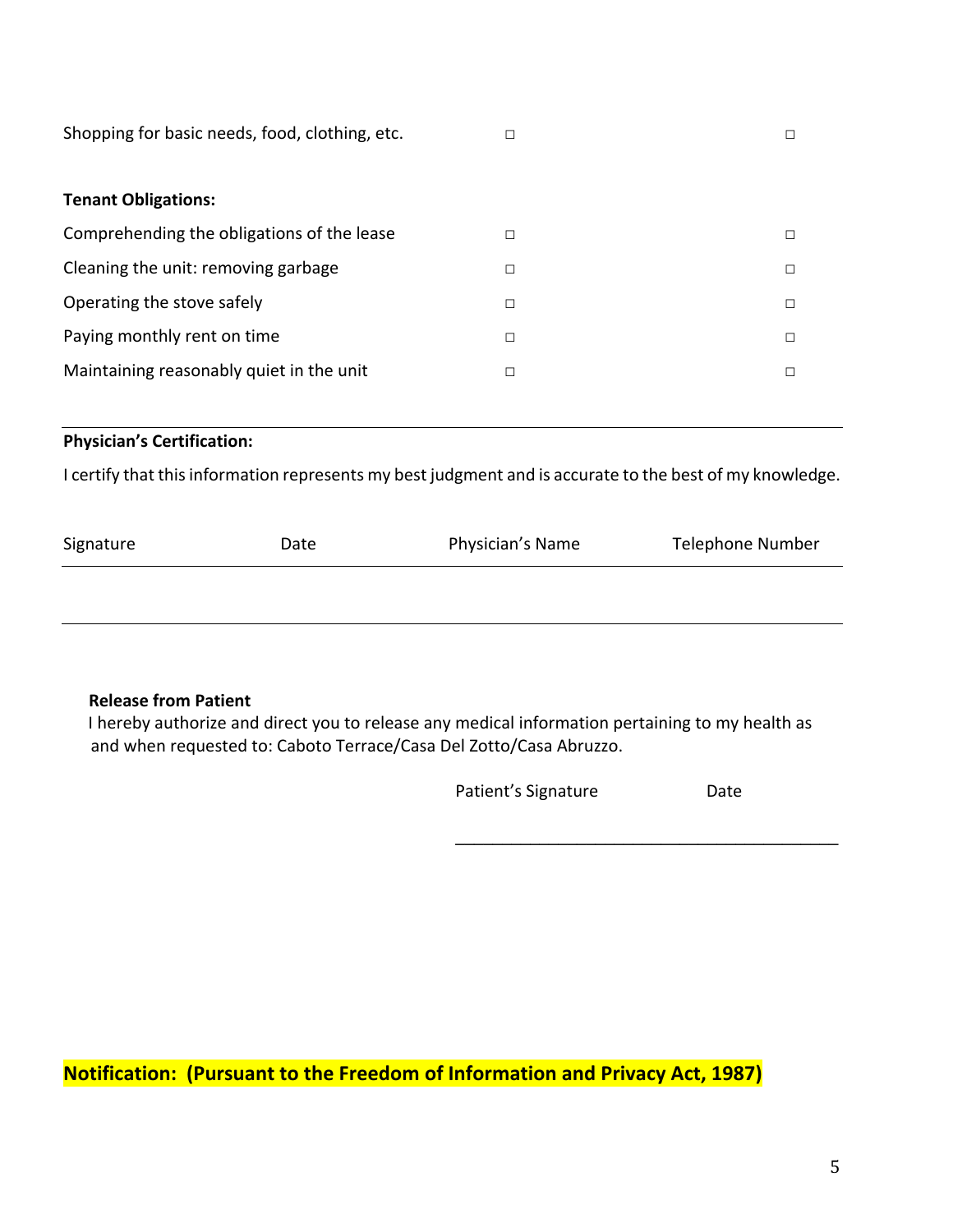# **Schedule "A"**

## **ITALIAN CANADIAN BENEVOLENT SENIORS' APARTMENT CORPORATION CASA ABRUZZO BENEVOLENT CORPORATION RULES AND REGULATIONS OF THE RENTED PREMISES Forming Part of the Tenancy Agreement**

| 1. | Antenna         | No telegraphic or telephone connection shall be made without our prior                                                                                                                                                                                                                               |
|----|-----------------|------------------------------------------------------------------------------------------------------------------------------------------------------------------------------------------------------------------------------------------------------------------------------------------------------|
|    |                 | written consent, except to facilities provided us within the apartment                                                                                                                                                                                                                               |
|    |                 | and no electric wiring shall be installed and no electric fixtures shall be                                                                                                                                                                                                                          |
|    |                 | installed without our prior written consent.                                                                                                                                                                                                                                                         |
| 2. |                 | Building Security and All visitors are to use the intercom system.                                                                                                                                                                                                                                   |
|    | <b>Safety</b>   | The Tenant will not allow anyone who is not his/her own guest into the                                                                                                                                                                                                                               |
|    |                 | building, even if the person is someone known to the Tenant.                                                                                                                                                                                                                                         |
|    |                 | If an unknown visitor is viewed entering the building or an apartment<br>with keys, the Tenant will report the incident to Property Management<br>staff immediately.                                                                                                                                 |
|    |                 | Repairs/service persons or other visitors will be referred either to<br>Property Management staff or, if they are seeking a tenant, to the<br>intercom system.                                                                                                                                       |
|    |                 | The Tenant shall, if any exit door is propped open, remove the prop and<br>report the breach in security to Property Management staff.                                                                                                                                                               |
|    |                 | The Tenant shall not do anything which may be a fire, health, or safety<br>risk. The Tenant shall not disconnect or tamper with any safety,                                                                                                                                                          |
|    |                 | security, or smoke detection equipment, including the fire alarm system.<br>The Tenant is responsible to test the smoke detector(s) in the Apartment<br>occasionally and give the Landlord written notice if not operational.                                                                        |
|    |                 | Any incidents of theft, damage or vandalism shall be reported to Property<br>Management staff. If any such incident is caused by you, legal action<br>shall be taken, and if the incident is caused by your guest, the Tenant<br>shall be responsible                                                |
| 3. | <b>Cannabis</b> | The Tenant shall not cultivate, grow, produce, purchase, sell, distribute,<br>or smoke (including vaping) any cannabis or product within the Rental<br>Unit or Residential complex. If the Tenant generates smoke from any<br>cannabis plan or product for medical purposes, the Tenant shall notify |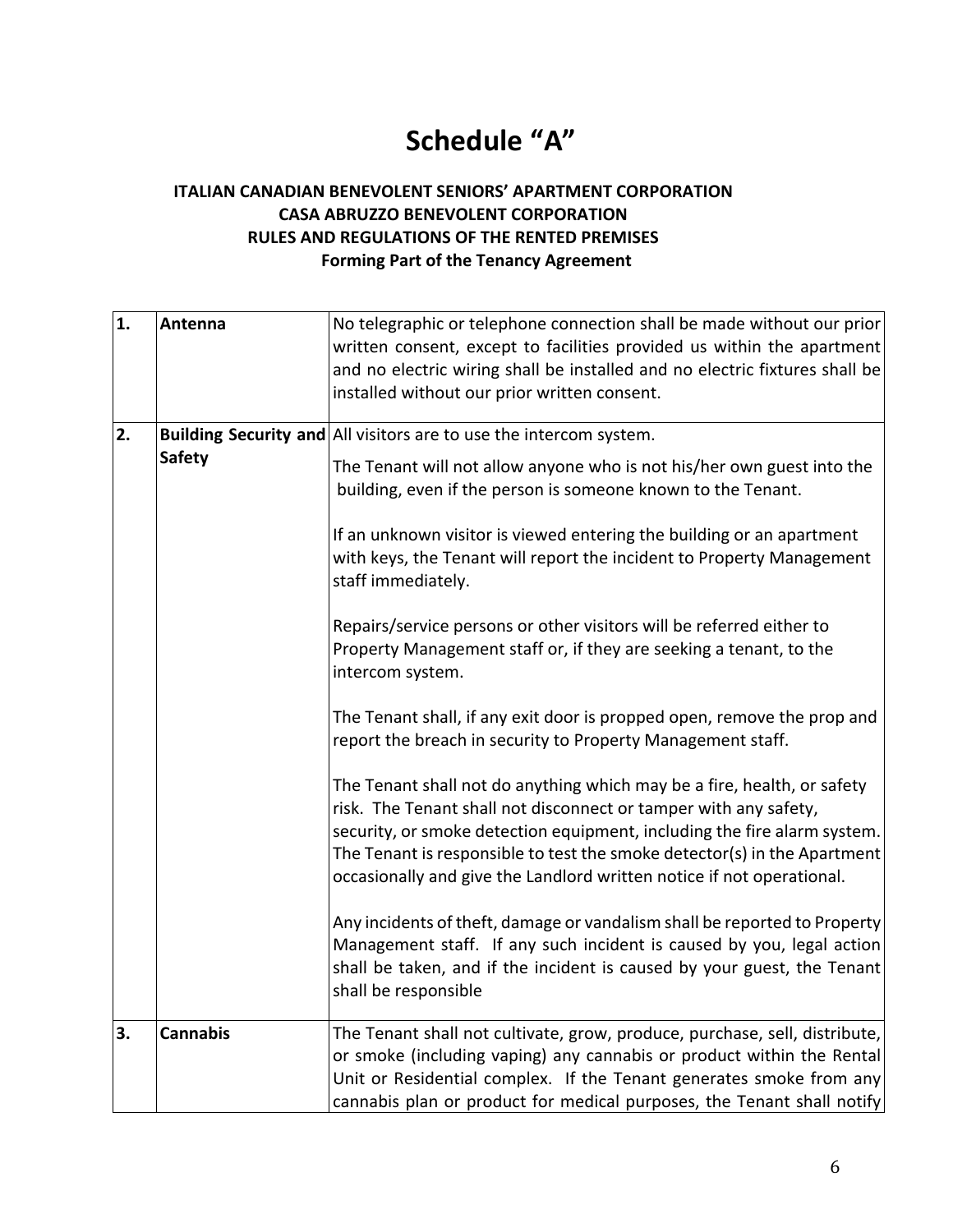|     |                       | the Landlord in writing, and together with the Landlord shall create a plan<br>for the Tenant to consume such cannabis plant or product in a manner<br>that minimizes interference or disturbance to other Tenants or the<br>Landlord.                                                                                                                                                                                                                                                                                                                                                                                                    |
|-----|-----------------------|-------------------------------------------------------------------------------------------------------------------------------------------------------------------------------------------------------------------------------------------------------------------------------------------------------------------------------------------------------------------------------------------------------------------------------------------------------------------------------------------------------------------------------------------------------------------------------------------------------------------------------------------|
| 4.  | <b>Caution</b>        | Nothing shall be thrown by you, your family, guests, visitors, or servants<br>out of the windows or doors or down stairwells or other areas of the<br>building.                                                                                                                                                                                                                                                                                                                                                                                                                                                                           |
| 5.  | <b>Cleanliness</b>    | The Tenant shall not allow any ashes, refuse, garbage or other loose or<br>objectionable material to accumulate in or about the apartment, yards<br>or passages of the building and will at all times keep the apartment in<br>clean condition and shall immediately before the termination of the<br>Tenancy agreement, clean the floors, windows and woodwork of the<br>apartment.                                                                                                                                                                                                                                                      |
| 6.  | <b>Cooking</b>        | No cooking shall be done in or about any apartment except in the kitchen<br>areas.                                                                                                                                                                                                                                                                                                                                                                                                                                                                                                                                                        |
| 7.  | <b>Damage</b>         | The Tenant will be held responsible for any damage to the Rental Unit                                                                                                                                                                                                                                                                                                                                                                                                                                                                                                                                                                     |
| 8.  | <b>Decorating</b>     | The Tenant shall not paint, paper or decorate any part of the apartment<br>without our prior written consent.                                                                                                                                                                                                                                                                                                                                                                                                                                                                                                                             |
| 9.  | <b>Delivery</b>       | The Landlord has the right to regulate access to the building by delivery<br>services, in order to minimize any disruption to the building or its<br>occupants.                                                                                                                                                                                                                                                                                                                                                                                                                                                                           |
| 10. | <b>Entrance Doors</b> | Entrance doors of the apartment shall remain closed except during<br>ingress or egress.                                                                                                                                                                                                                                                                                                                                                                                                                                                                                                                                                   |
| 11. | <b>Fire</b>           | The Tenant shall not do, bring, or keep anything in the Rental Unit or<br>residential complex, or permit such act that will in any way create a risk<br>of fire or increase the rate for fire insurance on the building or its<br>contents. Without limiting the generality of the foregoing, the Tenant<br>shall not use the living space in the Rental Unit for excessive storage,<br>including hoarding, of combustible material and/or personal or other<br>property. Barbecuing and the making of fires are prohibited in the Rental<br>Unit, in the balcony of the Rental Unit and every other place in the<br>residential complex. |
| 12. | Garbage               | All garbage to be securely wrapped and placed or deposited in such<br>locations as the Landlord may direct from time to time. The Tenant shall                                                                                                                                                                                                                                                                                                                                                                                                                                                                                            |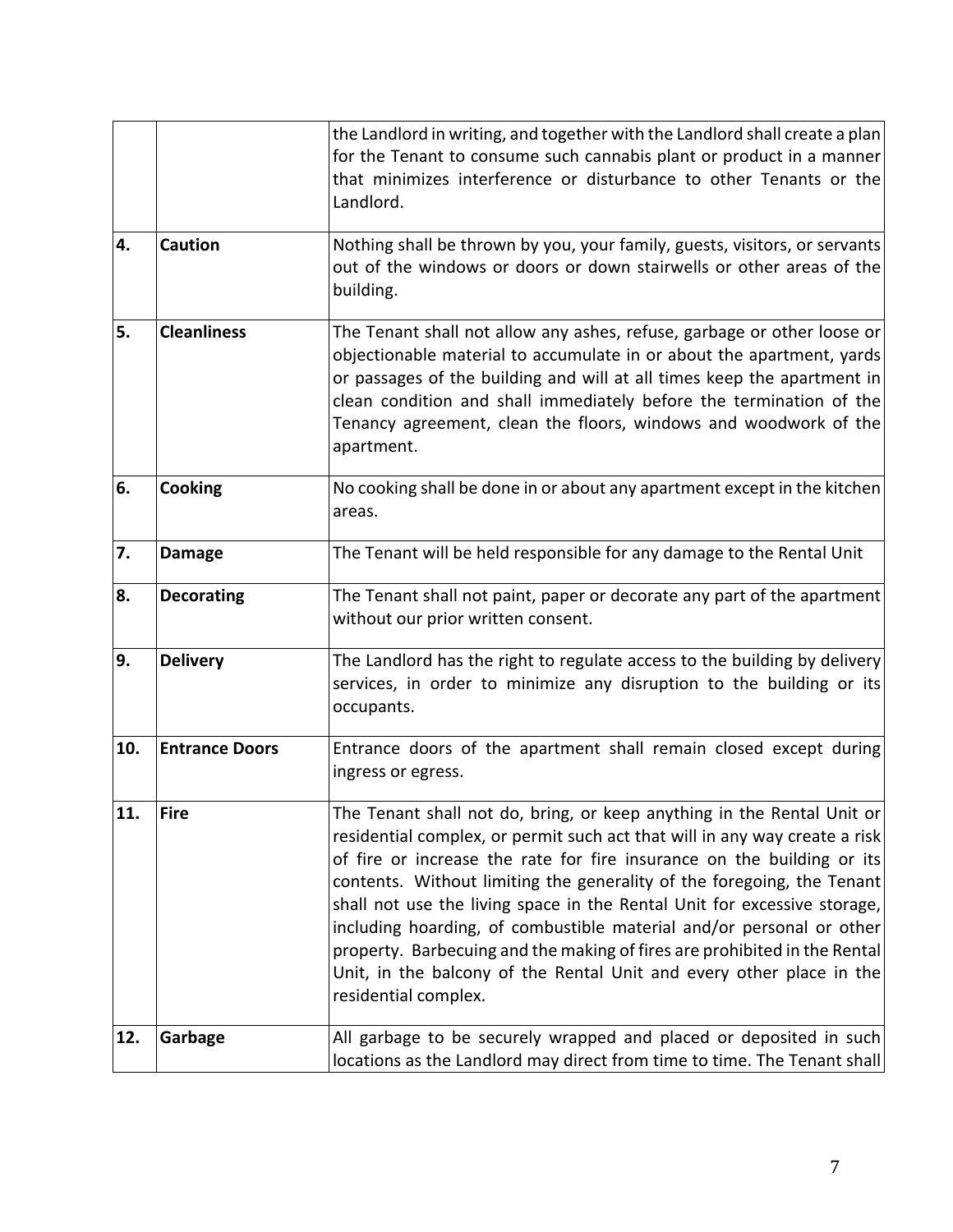|     |                                            | not store any garbage outside of the Rental Unit except at such times and<br>in such areas as may be designated by the Landlord                                                                                                                                                                                                                                                                                                                                                                                                                                                                                                                                      |
|-----|--------------------------------------------|----------------------------------------------------------------------------------------------------------------------------------------------------------------------------------------------------------------------------------------------------------------------------------------------------------------------------------------------------------------------------------------------------------------------------------------------------------------------------------------------------------------------------------------------------------------------------------------------------------------------------------------------------------------------|
| 13. | <b>Harassment and</b><br>Interference with | The Tenant shall notify the Landlord in writing and within two business<br>days of any conduct of the Landlord, its agent, its employees, or other                                                                                                                                                                                                                                                                                                                                                                                                                                                                                                                   |
|     | <b>Tenant, Landlord</b>                    | Tenants or occupants of the residential complex that the Tenant<br>perceives as harassment or interference with the Tenant's legal interest<br>or reasonable enjoyment of the Rental Unit or residential complex such<br>written notice shall include particulars giving rise to the Tenant's<br>assertion so that the Landlord may conduct an investigation. The Tenant<br>shall not harass or interfere with the reasonable enjoyment or the lawful<br>rights privilege or interest of the Landlord or any of its agents or<br>employees the Tenants acknowledged that the Occupational Health and<br>Safety Act prohibits harassment of the Landlord's employees. |
| 14. | <b>Heating</b>                             | Casa Abruzzo is heated with a central system, Caboto Terrace is<br>electrically heated and at Casa Del Zotto, each apartment has its own<br>heating system.                                                                                                                                                                                                                                                                                                                                                                                                                                                                                                          |
| 15. | <b>Keys</b>                                | The Tenant shall deliver the keys to apartment and any other entry<br>mechanism for any part of the building, on termination of his/her<br>Tenancy.                                                                                                                                                                                                                                                                                                                                                                                                                                                                                                                  |
| 16. | Laundry                                    | The Tenant shall be entitled to use the coin operated automatic washing<br>and drying machines in the building. The Landlord does not make any<br>guarantees in respect of the performance of such washing and drying<br>machines, and they are used at the Tenant's own risk.                                                                                                                                                                                                                                                                                                                                                                                       |
|     |                                            | The use of washing and drying machines shall be subject to any rules,<br>regulations or notes posted or provided by the Landlord, including the<br>following:                                                                                                                                                                                                                                                                                                                                                                                                                                                                                                        |
|     |                                            | Laundry facilities are available on the main floor of the building. The<br>laundry facilities are for the sole use of the tenants.                                                                                                                                                                                                                                                                                                                                                                                                                                                                                                                                   |
|     |                                            | No laundry shall be hung in, around, or about any common area of the<br>Residential Complex.                                                                                                                                                                                                                                                                                                                                                                                                                                                                                                                                                                         |
|     |                                            | The Tenant shall be responsible for cleaning out the washer and the lint<br>trap of the dryer after every use. The Tenant shall leave the laundry<br>room in a clean condition after use.                                                                                                                                                                                                                                                                                                                                                                                                                                                                            |
|     |                                            | The Tenant is responsible to report any problems with the machines to<br>Property Management staff to ensure prompt repair. If the staff is not<br>in the building, the Tenant agrees to place a note on the appliance:                                                                                                                                                                                                                                                                                                                                                                                                                                              |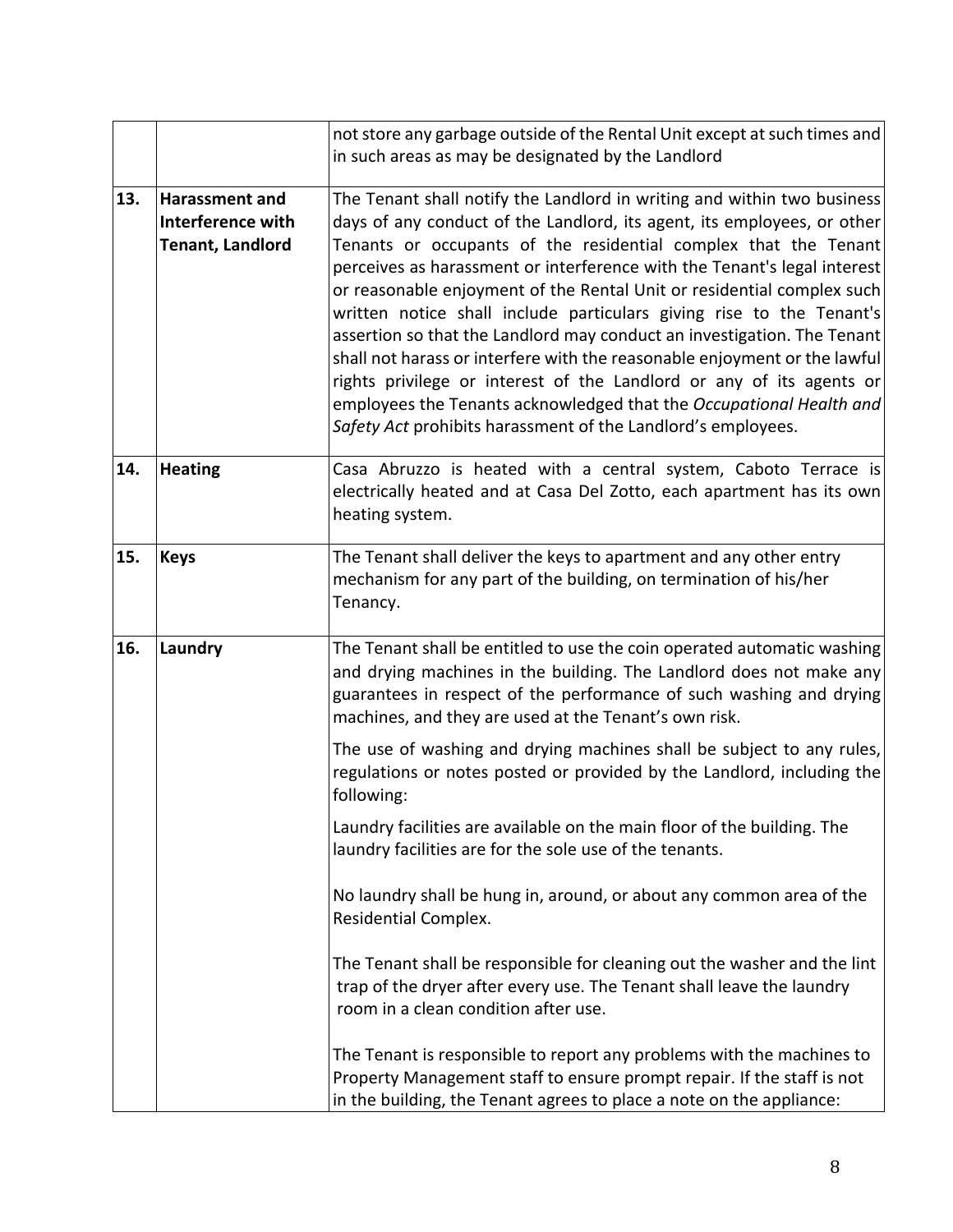|     |                                                                 | "NOT IN SERVICE". If a problem occurs on the weekend, the Tenant                                                                                                                                                                                                                                                                                                                                                                                                                                                                                                                                 |  |
|-----|-----------------------------------------------------------------|--------------------------------------------------------------------------------------------------------------------------------------------------------------------------------------------------------------------------------------------------------------------------------------------------------------------------------------------------------------------------------------------------------------------------------------------------------------------------------------------------------------------------------------------------------------------------------------------------|--|
|     |                                                                 | shall wait until the first working day to submit a request for repair.                                                                                                                                                                                                                                                                                                                                                                                                                                                                                                                           |  |
| 17. | <b>Light Bulbs &amp; Fuses</b>                                  | The Landlord shall furnish lightbulbs in all of the fixtures and fuses in any<br>panel box installed by the Landlord at the time that the Tenant takes<br>possession of the Rental Unit, but not thereafter. The Tenant shall be<br>responsible for replacing lightbulbs and fuses with replacements of<br>equivalent quality during the term of the tenancy and any renewal<br>thereof.                                                                                                                                                                                                         |  |
| 18. | <b>Locks</b>                                                    | Tenants shall be responsible for keeping locks and trimmings whole in or<br>upon the doors and windows of the apartment. If the locks and trimmings<br>become lost or broken, the lock or trimming shall be immediately<br>replaced or repaired under Landlord direction and satisfaction, and shall<br>be paid for by the Tenant. No additional locks shall be placed upon or on<br>any door without Landlord's prior written consent.<br>If the Tenant or an occupant locks themselves out of the Rental Unit, the<br>Landlord is not obligated to unlock the Rental Unit. The Tenant shall be |  |
|     |                                                                 | responsible for all costs of re-entry, including but not limited to locksmith<br>charges, and the costs for the repair of any damage caused to the door,<br>the Rental Unit, or Residential Complex during such re-entry.                                                                                                                                                                                                                                                                                                                                                                        |  |
| 19. | <b>Moving</b>                                                   | The elevator wall pads are to be used whenever the elevator is used for<br>the movement of boxes, crates, furniture, etc.<br>The Building<br>Superintendent must be advised of the tenant's move in advance to<br>schedule use of the elevator, as it is his responsibility to have the pads in<br>place prior to the movement of goods or furniture.                                                                                                                                                                                                                                            |  |
| 20. | <b>No Business or</b><br><b>Commercial</b><br><b>Enterprise</b> | No business or commercial enterprise or undertaking shall be carried out<br>in the Rental Unit or Residential Complex.                                                                                                                                                                                                                                                                                                                                                                                                                                                                           |  |
| 21. | <b>No Daycare</b>                                               | The providing of day care for children or "babysitting" on a regular basis<br>is a business and is prohibited under the terms of this Agreement and is<br>contrary to relevant law.                                                                                                                                                                                                                                                                                                                                                                                                              |  |
| 22. | <b>No Overloading</b>                                           | No goods, chattels, fixtures, or other items that might overload the floors<br>of the apartment shall be brought into the apartment nor shall items be<br>moved on, in or over floors, sidewalks, steps, stairways, lawns or our<br>other property in a way which will damage it. The Tenant will be held<br>responsible for any damage caused by movements of your items in, out<br>of or about the apartment.                                                                                                                                                                                  |  |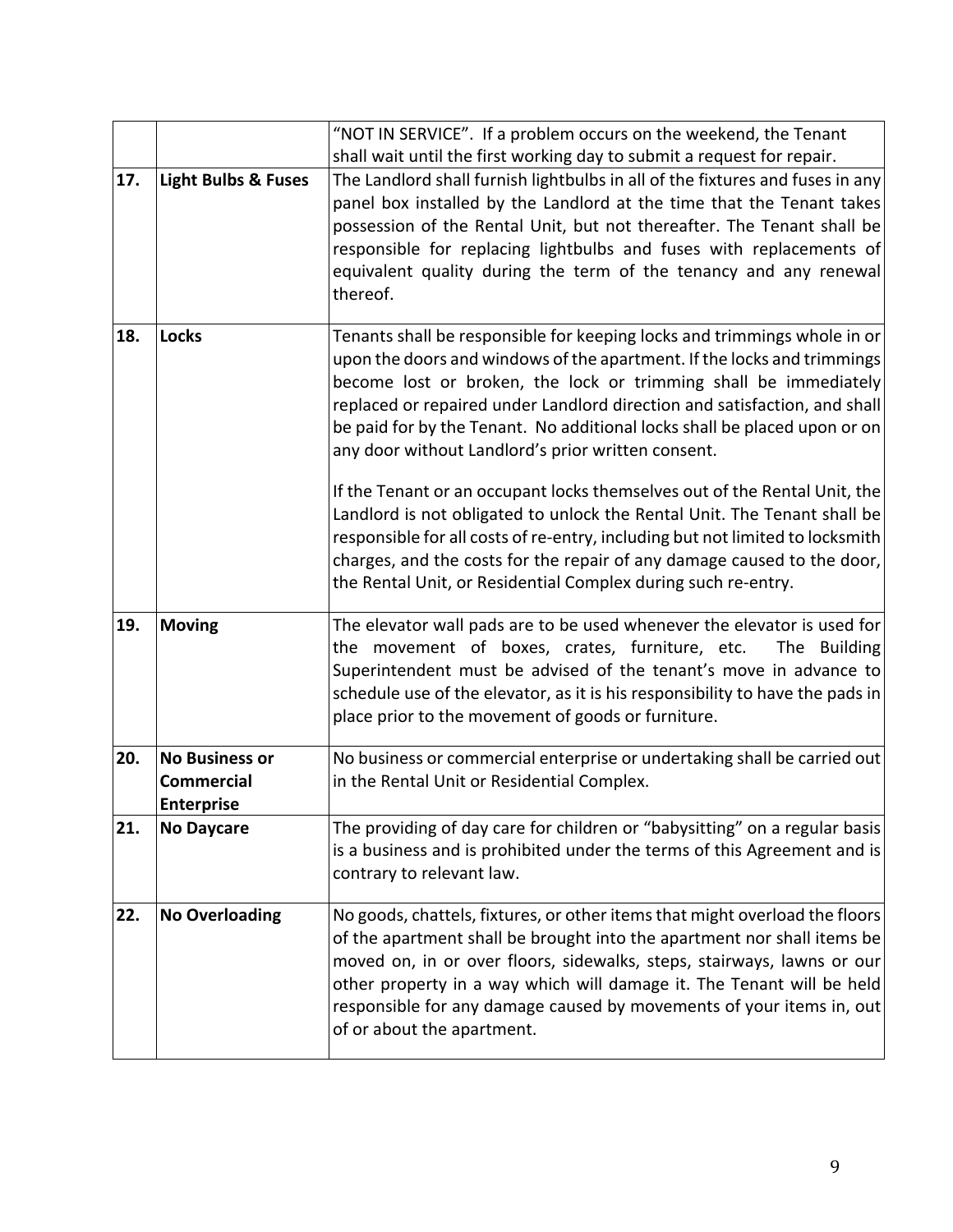| 23. | Parking                  | Residents owning automobiles may park in reserved spaces in the<br>parking lot and/or underground parking, in accordance with the Tenancy<br>agreement.                                                                                                                                                                                                                                                                                                                                                                                                                                                                                                                                                                                                                                                                                                                                                                                                                                                                                                                                                                                                                                                                                                                                                                                                                                                                                |  |
|-----|--------------------------|----------------------------------------------------------------------------------------------------------------------------------------------------------------------------------------------------------------------------------------------------------------------------------------------------------------------------------------------------------------------------------------------------------------------------------------------------------------------------------------------------------------------------------------------------------------------------------------------------------------------------------------------------------------------------------------------------------------------------------------------------------------------------------------------------------------------------------------------------------------------------------------------------------------------------------------------------------------------------------------------------------------------------------------------------------------------------------------------------------------------------------------------------------------------------------------------------------------------------------------------------------------------------------------------------------------------------------------------------------------------------------------------------------------------------------------|--|
| 24. | <b>Personal Property</b> | The Tenant shall not place or allow to be placed bicycles, baby carriages,<br>mobility scooters, or other personal property in public areas or on<br>sidewalks, neither shall articles be permitted to remain outside in such<br>areas overnight or when not in use. Personal property left in public<br>areas may be removed and disposed by the Landlord.                                                                                                                                                                                                                                                                                                                                                                                                                                                                                                                                                                                                                                                                                                                                                                                                                                                                                                                                                                                                                                                                            |  |
| 25. | <b>Public Area</b>       | The Tenant shall not move landlords furniture from any public area in the<br>building.                                                                                                                                                                                                                                                                                                                                                                                                                                                                                                                                                                                                                                                                                                                                                                                                                                                                                                                                                                                                                                                                                                                                                                                                                                                                                                                                                 |  |
| 26. |                          | <b>Shades and Balconies</b> No awnings, shades, flower boxes, aerials, satellite dishes, or other items<br>shall be erected over or placed upon outside windows, doors,<br>balconies. Balconies shall not be used for hanging or drying clothes or<br>for storage. No objects or substances whatsoever shall be dropped,<br>thrown, propelled, or projected from the Rental Unit, and the Tenant<br>shall not permit such act. The Tenant shall not operate or use, or permit<br>the operation or use, of any drone or other remote-controlled aerial<br>device from or on the Rental Unit's balcony, or from or within any other<br>part the residential complex. Where drapes and drapery tracks are<br>provided by the Landlord, they shall not be removed. Where drapes are<br>supplied by the Tenant, the side of the drapes facing the exterior of the<br>building shall be of a light, neutral colour. The Tenant shall not install or<br>permit the installation over any windows or doors any flags, sheets,<br>towels, metal, or other similar items which, in the sole opinion of the<br>Landlord are detrimental to the appearance of the building. The Tenant<br>shall maintain the balcony of the Rental Unit in a neat and tidy condition<br>at all times to the Landlord's satisfaction, and the Tenant shall not install<br>or place carpeting, interlocking stone or mats, or decking of any kind on<br>the balcony. |  |
| 27. | <b>Signs</b>             | No signs, advertisements or notices will be posted or inscribed on any<br>part of the building by any Tenant, except with the Landlord's consent,<br>in a place designated by the Landlord.                                                                                                                                                                                                                                                                                                                                                                                                                                                                                                                                                                                                                                                                                                                                                                                                                                                                                                                                                                                                                                                                                                                                                                                                                                            |  |
| 28. | <b>Smoking</b>           | No Smoking Policy: The Residential Complex has a No Smoking Policy<br>The "Residential Complex" includes the Rental Unit, patios,<br>(a)<br>balconies, common areas, amenities, exterior common areas,<br>services, and facilities available to the Tenant, unless explicitly<br>stated otherwise.<br>The Landlord considers having a smoke-free environment to be a<br>(b)                                                                                                                                                                                                                                                                                                                                                                                                                                                                                                                                                                                                                                                                                                                                                                                                                                                                                                                                                                                                                                                            |  |
|     |                          | matter of health and safety. The other Tenants, occupants, staff,                                                                                                                                                                                                                                                                                                                                                                                                                                                                                                                                                                                                                                                                                                                                                                                                                                                                                                                                                                                                                                                                                                                                                                                                                                                                                                                                                                      |  |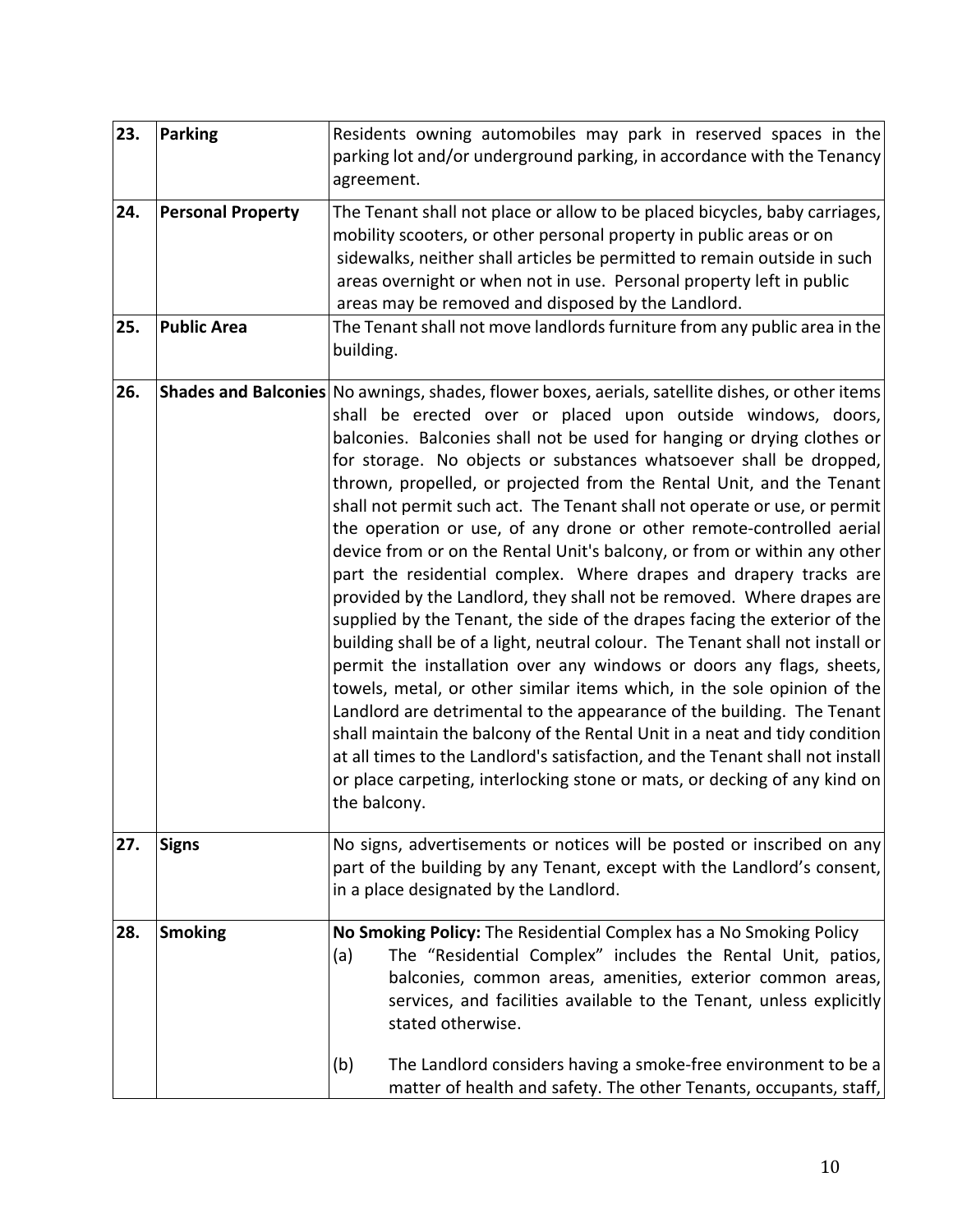|     |                        | guests, visitors and invitees to the Building and the Residential<br>Complex expect that the Building and the Residential Complex<br>will be free of all smoke. The Tenant acknowledges this intention<br>and agrees that, the Tenant shall not smoke, vape or burn any<br>substance including tobacco and cannabis within the Rental Unit,<br>the Residential Complex at any time. The Tenant acknowledges<br>that smoking shall only be permitted in clearly designated areas<br>of the Residential Complex, which areas are outdoors of any<br>building or structure and a minimum of nine (9) metres from any<br>entrance to the building, in accordance with Provincial and<br>Municipal law. All references to "smoking" are deemed to include<br>the smoking or burning of any substance.                                                                                                                                                                                                                                                                                                                                                                 |  |
|-----|------------------------|------------------------------------------------------------------------------------------------------------------------------------------------------------------------------------------------------------------------------------------------------------------------------------------------------------------------------------------------------------------------------------------------------------------------------------------------------------------------------------------------------------------------------------------------------------------------------------------------------------------------------------------------------------------------------------------------------------------------------------------------------------------------------------------------------------------------------------------------------------------------------------------------------------------------------------------------------------------------------------------------------------------------------------------------------------------------------------------------------------------------------------------------------------------|--|
|     |                        | (c)<br>The Tenant shall prevent and prohibit any occupants, guests,<br>visitors or invitees permitted in the Rental Unit, the Building, or<br>the Residential Complex by the Tenant from smoking, vaping or<br>burning any tobacco or other substance, within the Rental Unit or<br>the Residential Complex at any time.                                                                                                                                                                                                                                                                                                                                                                                                                                                                                                                                                                                                                                                                                                                                                                                                                                         |  |
| 29. | <b>Soliciting</b>      | No sale or auction of any kind shall be held in or about the apartment<br>without our prior written consent.                                                                                                                                                                                                                                                                                                                                                                                                                                                                                                                                                                                                                                                                                                                                                                                                                                                                                                                                                                                                                                                     |  |
| 30. | <b>Use of Premises</b> | Carpets or rugs are not to be nailed to the floor.                                                                                                                                                                                                                                                                                                                                                                                                                                                                                                                                                                                                                                                                                                                                                                                                                                                                                                                                                                                                                                                                                                               |  |
|     |                        | No auction sale shall be held at the Premises.                                                                                                                                                                                                                                                                                                                                                                                                                                                                                                                                                                                                                                                                                                                                                                                                                                                                                                                                                                                                                                                                                                                   |  |
|     |                        | Mactac or other like material shall not be applied to walls, cupboards<br>or counters of the Premises.                                                                                                                                                                                                                                                                                                                                                                                                                                                                                                                                                                                                                                                                                                                                                                                                                                                                                                                                                                                                                                                           |  |
| 31. | Vermin                 | The Tenant shall keep the Rental Unit free from vermin and pests. In the<br>event that vermin or pest control treatment is necessary in the Rental<br>Unit, the Tenant shall carry out all protocols for preparation of the Rental<br>Unit for such treatment as directed by the Landlord or its vermin or pest<br>control contractor, and the Tenant shall be responsible for the cost of<br>any fees or charges incurred by the Landlord or charged by its vermin or<br>pest control contractor as a result of the Tenant's failure to adequately<br>comply with such preparation protocols including any refusal to permit<br>vermin or pest control treatment in the Rental Unit. The Tenant shall<br>not refuse entry into the Rental Unit by the Landlord or its vermin or pest<br>control contractor for purposes of treating the Rental Unit for the<br>eradication of vermin or pests in the event that vermin or pest control<br>treatment is required in the Rental Unit as a result of any willful or<br>negligent conduct of the Tenant, an occupant or any person permitted<br>in the Rental Unit by the Tenant or an occupant, then the Tenant is |  |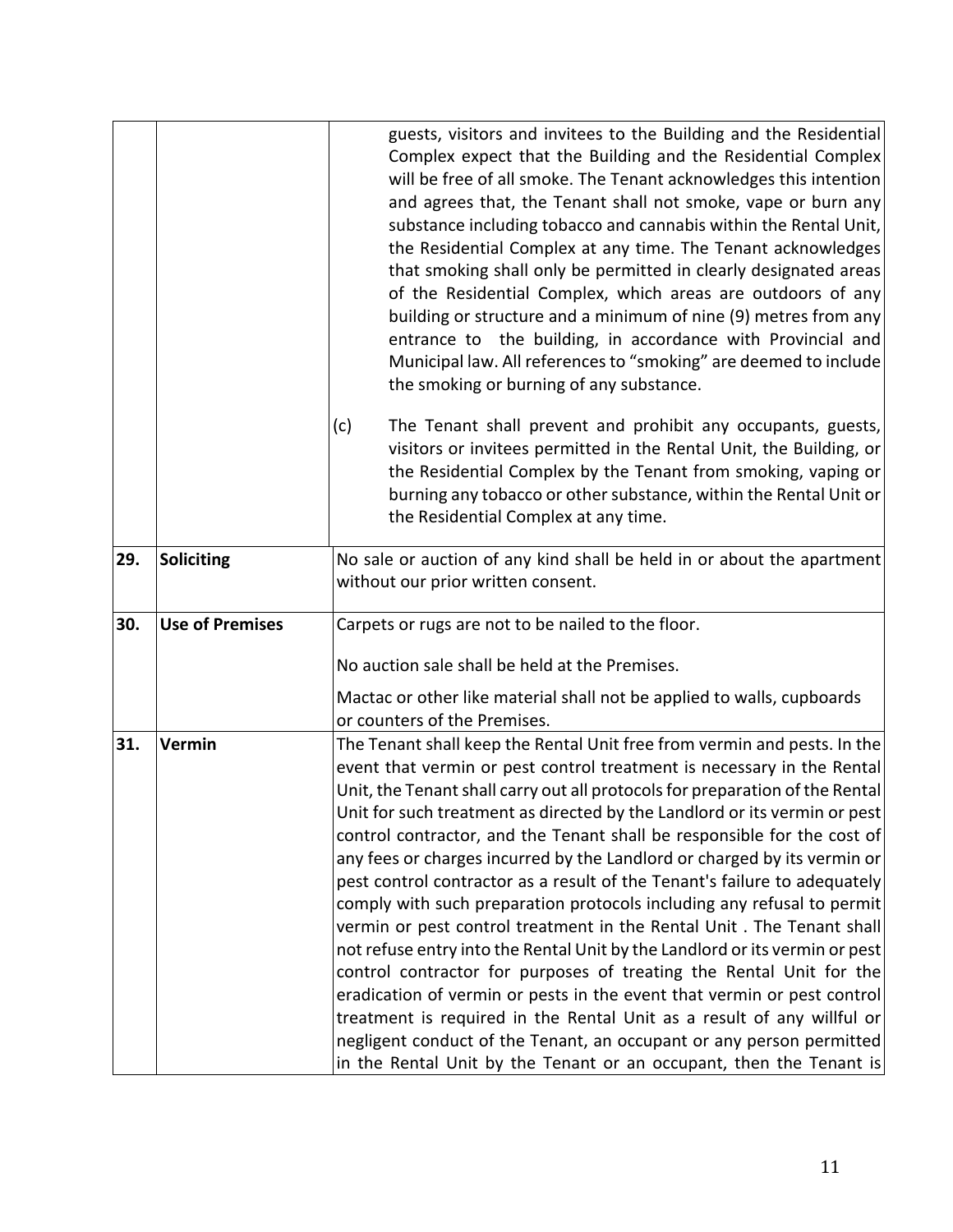|     |                              | responsible for the cost of such vermin or pest control treatment, as<br>charged by the Landlord vermin or pest control contractor.                                                                                                                                                                                                                                                                                                                                                             |
|-----|------------------------------|-------------------------------------------------------------------------------------------------------------------------------------------------------------------------------------------------------------------------------------------------------------------------------------------------------------------------------------------------------------------------------------------------------------------------------------------------------------------------------------------------|
| 32. | Water                        | The water shall not be left running unless in actual use in the apartment.                                                                                                                                                                                                                                                                                                                                                                                                                      |
| 33. | <b>Water Apparatus</b>       | The water closets and other water apparatus shall not be used for any<br>purpose other than those for which they are constructed and no<br>sweepings, garbage, rubbish, rags, ashes or other substance shall be<br>thrown in the water closets and other apparatus. The Tenant will be<br>responsible for any damage resulting from a breach of this rule.                                                                                                                                      |
| 34. | <b>Windows &amp; Heating</b> | Tenants must observe strict care not to allow windows and doors to<br>remain open so as to admit rain or snow or so as to risk the freezing of<br>plumbing, heating or other facilities. The Tenant will be responsible for<br>the cost of repairing or replacing such damaged radiators and pipes<br>together with any other damage to the premises or property of others<br>resulting from a breach of this rule.                                                                             |
| 35. | <b>Further Rules</b>         | The Tenant understands and agree that the Rules are in addition to and<br>not in place of the terms and covenants contained in the Tenancy<br>Agreement. Furthermore, the Tenant agrees that the Landlord is entitled<br>to alter, amend and/or expand upon these Rules at any time and from<br>time to time. The Tenant agrees to comply with these Rules and cause<br>their guests to comply with these Rules, as the Landlord may alter,<br>amend and/or expand upon them from time to time. |